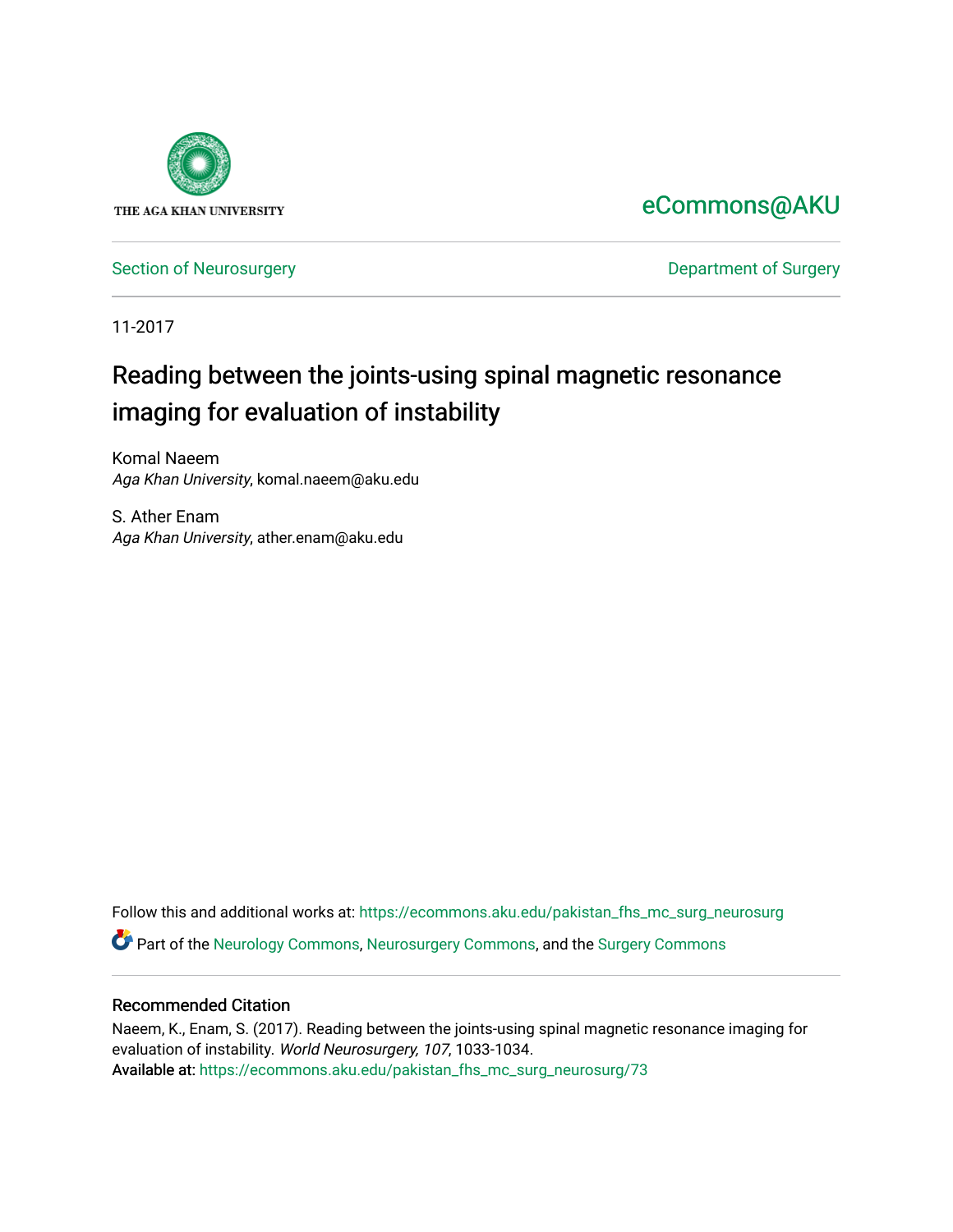

## Reading Between the Joints—Using Spinal Magnetic Resonance Imaging for Evaluation of Instability

#### Komal Naeem and Syed Ather Enam

Magnetic resonance imaging (MRI) is one of the most common investigations ordered for the evaluation of back and leg pain. Usually, supine MRI is one of the initial tests for the screening of degenerative spine diseases and lumbar spinal stenosis. It is useful for assessing disease severity, involvement of the spine and its surrounding structures, and making decisions about surgery. With all of these advantages in hand, the role of MRI is considered limited in a few aspects—one is the determination of instability. Traditional MRI in a supine position limits the ability of evaluating spondylolisthesis, as vertebral translation is altered by the supine position due to elimination of gravitational pull. Thus dynamic studies like radiographs, dynamic 3-dimensional computed tomography scans, or dynamic MRIs are considered the investigations of choice for measuring vertebral instability. $1-3$  Several studies have depicted that performing arthrodesis along with laminectomy for patients presenting with spondylolisthesis have shown better functional outcomes as compared with laminectomy alone. For this reason, evaluating spinal stability plays a vital role in deciding therapeutic measures.<sup>2,3</sup>

The facet joint is a synovial joint, and like any other synovial joint (e.g., knee and hip joints) the synovial membrane produces fluid in reaction to joint degeneration. As the patient lies down, the joints open up and this fluid collects in the facet joint, which can be seen in the supine  $MRL<sup>T</sup>$  Other degenerative changes such as disk height and facet degeneration have been studied and found to have a significant correlation with spinal instability.<sup>[2,3](#page-2-0)</sup>

Recently, Snoddy et al<sup>4</sup> published an article studying the role of MRI in the assessment of spondylolisthesis. They stated that certain findings on MRI indicate spinal instability. A retrospective analysis was done on prospectively collected data from 100 patients. Snoddy's group hypothesized that the presence of increased fluid between the facet joint on T2-weighted MRI sequences correlates with listhesis seen on dynamic imaging (i.e., standing lateral flexion-extension radiographs). They also studied correlation of disk height with the instability and whether presence of facet fluid serves as a predictor of improvement in back and leg pain at 12 months' follow-up. Facet fluid >0.9 mm on T2-weighted sequence of MRI was considered positive (**Figure 1**). A change of  $>$ 3 mm in the slip of a vertebral body between flexion and extension radiographs was considered positive ([Figure 2](#page-2-0)). The researchers reported a positive correlation between the presence of facet fluid and spondylolisthesis ( $P = 0.03$ ). For every 1-mm increase in the facet fluid, the chance of instability increases by 41.6%. Fluid measuring  $\leq$  0.5 mm gives 90% probability that instability is not present. Similarly, a significant inverse relation was reported between the disk height and spinal instability ( $P = 0.04$ ). For every 1-mm increase in facet joint fluid, there was a 0.4-mm decrease in disk height. However, no significant relationship was found for instability and disk height  $\langle 3 \text{ mm } (P = 0.77)$ . The presence of facet fluid and dynamic instability were found to have significant correlation with improvement in back and leg pain at 12 months' follow-up (P values 0.04 and 0.05, respectively). Functional outcomes were compared for

single-level fusion for static versus dynamic instability, and they did not show any significant difference[.4](#page-2-0)

In addition to this recent study, there have been other studies establishing the correlation between facet fluid and spinal instability.<sup>1-3,5-7</sup> Mailleux et al<sup>8</sup> identified the presence of facet fluid as a marker of spinal instability for the first time in 1998. They reported 2 case reports where they missed listhesis on MRI due to reduction of vertebral slip in the supine position. They observed increased facet fluid in the involved lumbar levels. $8$  This relation was formally studied by Chaput et al in 2007 for the first time. They found that large facet joint effusions were highly predictive of spinal instability (P value 0.0001). Logistic regression showed that a 1-mm increase in facet fluid increases the odds of spondylisthesis by 5.6 fold.<sup>[1](#page-2-0)</sup> Rihn et al<sup>2</sup> calculated the facet fluid index instead of just facet fluid width. The facet fluid index took facet joint length into account as well and was calculated as the ratio between the synovial fluid width and the facet joint length. They reported a positive predictive value of 82% for facet fluid on MRI as a predictor of radiographic instability.<sup>2</sup>

Accurate evaluation of instability on MRI can have several implications. It can alter the sequence of imaging studies ordered when evaluating back and leg pain because MRI is usually the first study ordered. Presence or absence of facet fluid will help clinicians to make improved decisions on ordering dynamic studies so



Figure 1. Axial T2 image demonstrating facet fluid measurement method described by Chaput. Measure the maximal distance between the inferior and superior articular process where the effusion signal matches the signal of the cerebrospinal fluid. (Reprinted from Snoddy MC, Sielatycki JA, Sivaganesan A, Engstrom SM, McGirt MJ, Devin CJ. Can facet joint fluid on MRI and dynamic instability be a predictor of improvement in back pain following lumbar fusion for degenerative spondylolisthesis? European Spine Journal. 2016;25(8):2408-15) © Springer-Verlag Berlin Heidelberg 2016. With permission of Springer.)